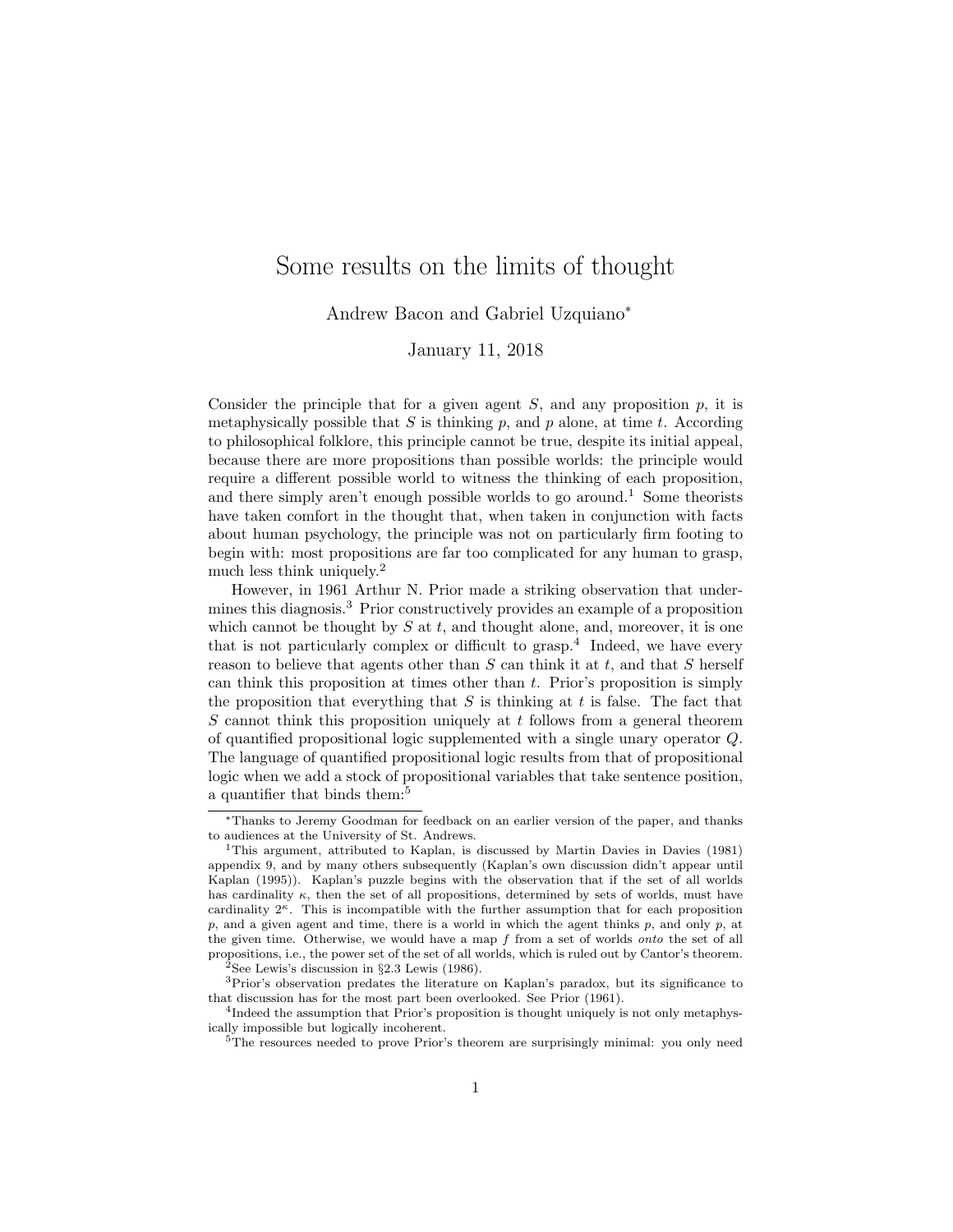**Theorem.** (Prior's Theorem)  $Q \forall p (Qp \rightarrow \neg p) \rightarrow \exists p (Qp \land p) \land \exists p (Qp \land \neg p)$ 

This result is perfectly general. In the above, Q may be read as any sentential operator such as "it is not the case", "it is necessary that", etc. However, on its most puzzling interpretations, it is read in terms of some propositional attitude such as "it is thought that", "it is said that", "it is feared that" or "it is hoped that". In particular, Prior's observation tells us that an agent cannot, at a given time, think the Prior proposition  $\forall p(Qp \rightarrow \neg p)$ , which we abbreviate  $\lambda$ , without thinking a true and a false proposition at the relevant time. So, one cannot be thinking uniquely that everything one is thinking is false.<sup>6</sup>

### 1 From Russell to Prior

Those familiar with the semantic paradoxes will have noticed a striking resemblance with the liar paradox.<sup>7</sup> Less obvious is the connection between Prior's paradox and Russell's. The latter turns on a simple theorem of the predicate calculus:

 $\neg \exists x \forall y (Ryx \leftrightarrow \neg Ryy)$ 

As with Prior's result, this theorem is perfectly general: R could be interpreted to mean any binary relation. Suppose an object  $a$  bears  $R$  to all and only those objects that do not bear  $R$  to themselves. Then  $a$  bears  $R$  to itself if and only if it doesn't, which is inconsistent. For example, taking  $R$  to mean "shaves", it follows that there is no barber who shaves all and only those who do not shave themselves. Russell's paradox arises when we let  $R$  mean: "is a member of". On this interpretation, the above theorem tells us that no set can have as members all and only non-self-membered sets.

This theorem also has a straightforward connection to Prior's paradox. To fix ideas, let us assume a simple model of propositions on which they are sets

classical propositional logic and universal instantiation for the propositional quantifiers. Weakening universal instantiation allows one to block the theorem, but as argued in Bacon et al Bacon et al. (2016) this move leaves us exposed to other problems.

<sup>6</sup>Prior's proposition is related to a familiar diagonal argument for Cantor's theorem that there is no function from the set of worlds  $W$  onto the set of sets of worlds  $PW$ : suppose  $f: W \to \mathcal{P}W$  maps W onto  $\mathcal{P}W$  and consider  $\Lambda = \{w \in W : w \notin f(w)\}\$ . If w is such that  $f(w) = \Lambda$ , then  $w \in \Lambda$  iff  $w \notin \Lambda$ . If we interpret f as mapping w to the set of worlds at which belong to some proposition thought at w, then  $\Lambda$  just becomes the set of worlds at which Prior's proposition is true. It follows that at no world is one thinking propositions whose disjunction is necessarily equivalent to Prior's proposition. Thus, in particular, it follows that Prior's proposition is not thought uniquely at any world. A similar connection is explored in Moore (1984) (above we exploited a proof that no function from W to  $\mathcal{P}(W)$  is onto, whereas Moore exploits a proof that no function from  $\mathcal{P}(W)$  to W is one-one. Since there many worlds at which any given proposition is thought uniquely, Moore's analysis requires the axiom of choice, whereas ours does not).

<sup>7</sup>Unlike the liar, however, Prior's theorem is provable in quantified propositional logic without appeal to any controversial disquotational premises.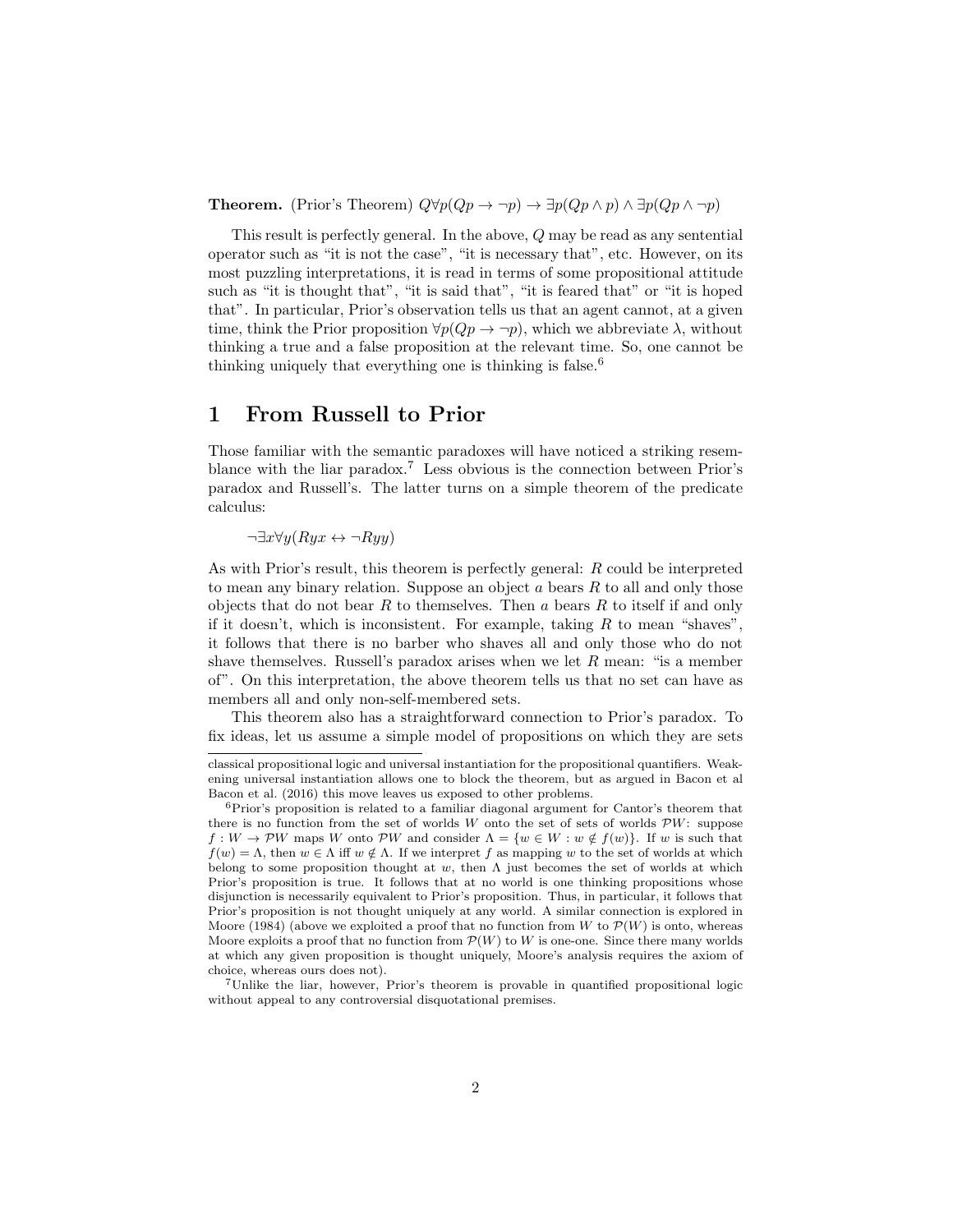of possible worlds.<sup>8</sup> Let us introduce a binary relation,  $Rxy$ , on W, which we shall pronounce as 'y is accessible from  $x$ ':<sup>9</sup>

Accessibility  $Rxy$  if and only if some proposition thought at x is true at y.

If x is not accessible to itself, then no proposition thought at x is true at x. When we interpret the Prior sentence  $\forall p(Qp \rightarrow \neg p)$  (henceforth,  $\lambda$ ) in this setting, it expresses the set of worlds where no proposition thought at that world is true at that world. Thus Prior's sentence just expresses the set of worlds that are not accessible to themselves. Russell's theorem immediately tells us that there is no world which is accessible from all and only the worlds that are not accessible to themselves, i.e., the worlds at which Prior's proposition is true. It follows that there is no world at which we think  $\lambda$  and nothing else. For the worlds accessible to such a world x would be exactly those worlds at which  $\lambda$  is true, i.e., worlds that are not accessible to themselves, contradicting the theorem above.

In fact, Russell's theorem suggests a strengthening of Prior's result. After we learn that some propositions cannot be thought uniquely, one is led to wonder whether, for  $n > 1$ , there are n propositions  $p_1, ..., p_n$  such that one cannot think all of them without thinking any further propositions. The answer is yes. Take *n* propositions  $p_1, ..., p_n$  whose disjunction is necessarily equivalent to  $\lambda$ . Then if I think  $p_1, ..., p_n$ , and nothing else, at a world x, then the worlds accessible to x are exactly the worlds at which at least one of  $p_1, ..., p_n$  is true. But those are exactly the worlds at which  $\lambda$  is true, which by the above argument is impossible.

This style of argument can be turned into a proof in quantified propositional logic. Suppose the disjunction of  $p_1, ..., p_n$  is materially equivalent to  $\lambda$ . Now, assume I'm thinking all of  $p_1, ..., p_n$ . Then, if  $\lambda$  is true, all of  $p_1, ..., p_n$  are false and their disjunction cannot be materially equivalent to  $\lambda$ . Thus some proposition q I'm thinking is true. However, q cannot be one of  $p_1, ..., p_n$ , since otherwise their disjunction would be true and thus not materially equivalent to  $\lambda$ . It follows that I can only think all of  $p_1, ..., p_n$  if they are all false and I'm thinking some further true proposition  $q^{10}$ .

1.  $((p_1 \vee ... \vee p_n) \leftrightarrow \forall p(Qp \to \neg p)) \to ((Qp_1 \wedge ... \wedge Qp_n) \to \neg(p_1 \vee ... \vee p_n) \wedge \neg \forall p(Qp \to \neg p))$ 

2. 
$$
((p_1 \vee ... \vee p_n) \leftrightarrow \forall p(Qp \to \neg p)) \to ((Qp_1 \wedge ... \wedge Qp_n) \to (\neg p_1 \wedge ... \wedge \neg p_n) \wedge \exists p(Qp \wedge p))
$$

3. 
$$
((p_1 \vee ... \vee p_n) \leftrightarrow \forall p(Qp \to \neg p)) \to ((Qp_1 \wedge ... \wedge Qp_n) \to \exists p(Qp \wedge (p \neq p_1 \wedge ... \wedge p \neq p_n)))
$$

 $8$ This model is not uncontroversial — indeed Deutsch Deutsch (2013) has questioned whether a possible world is the sort of thing that can be a member of a set or class. However, as we shall see later, nothing hangs on this modeling assumption. This result can be formulated, as Prior's is, in the language of modal quantified propositional logic.

<sup>&</sup>lt;sup>9</sup>In epistemic logic we say that a world y is epistemically accessible to x iff every proposition known at  $x$  is true at  $y$ . Parallel arguments can be made in the present context with an analogous universal definition of accessibility, but the existential definition makes some proofs more straightforward.

<sup>10</sup>More formally, in quantified propositional logic, we can argue as follows: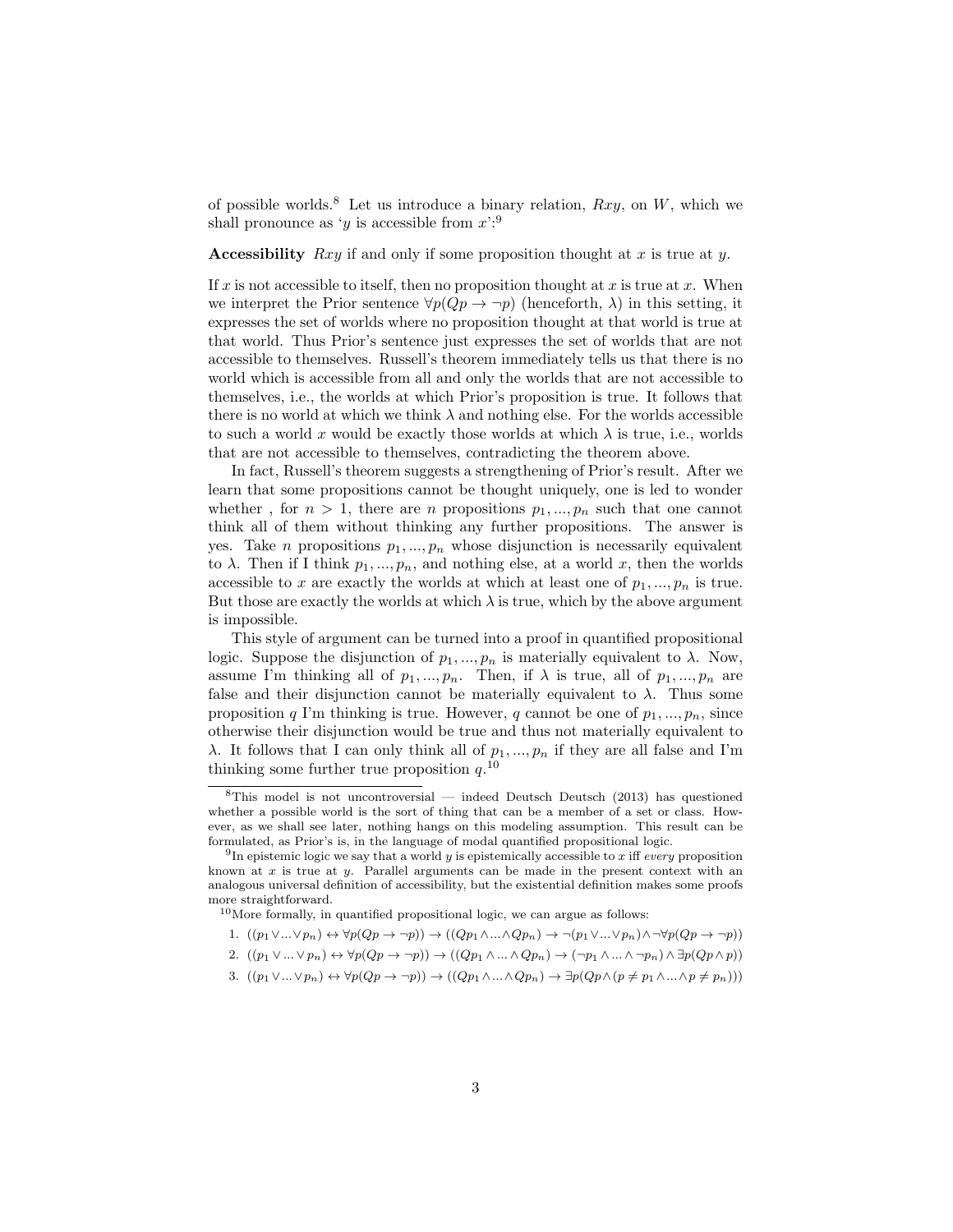## 2 From Mirimanoff to Prior

These observations naturally lead us to wonder whether other set-theoretic paradoxes can be turned into corresponding paradoxes in quantified propositional logic. We have in mind a paradox of naive set theory due to Mirimanoff according to which there is no set of all well-founded sets.<sup>11</sup> A set is well-founded if it heads no infinite descending membership chain. A set  $x$  that belongs to itself is not well-founded because it heads the infinite descending chain  $x \ni x \ni x$ ... Thus Russell's paradox shows that there is no set of all sets that are non-wellfounded in this particular way – i.e., there is no set of all non-self-membered sets. However, there are many other ways in which a set could be non-well-founded. Take a pair of non-self-membered sets x and y that are members of each other. Then each of them heads an infinite descending chain, i.e.,  $x \ni y \ni x \ni ...$  and  $y \ni x \ni y \ni \dots$  Or one could have an infinite descending chain of pairwise distinct sets. And so on.

Mirimanoff argued roughly as follows: suppose  $W$  is a set of all well-founded sets. Then, on the one hand (i) every set of well-founded sets is itself wellfounded. On the other hand, (ii) no self-membered set is well-founded. To establish (i), note that a set  $x_0$  can only head an infinite descending chain  $x_0 \ni x_1 \ni x_2 \ni ...$  if at least one of its members, namely  $x_1$  itself heads an infinite descending chain. So, no set containing only well-founded sets can fail to be well-founded. For (ii), clearly any self-membered set  $x$  heads an infinite descending chain, namely,  $x \ni x \ni x...$  If W is a set of all well-founded sets, then, by (i), W is well-founded and thus a member of itself contradicting (ii).

To motivate our paradox in quantified propositional logic, let us return to our simple possible worlds model. As before, say that a world  $x$  is accessible to a world y, written  $Rxy$ , if and only if some proposition thought at x is true at y. A world  $x_0$  is well-founded if and only if it heads no infinite chain of the form  $x_0Rx_1Rx_2Rx_3....$  Call the set of all such worlds W. Is there any world,  $w$ , at which the proposition corresponding to  $W$ , and that proposition alone, is thought? An argument reminiscent of Mirimanoff's suggests that the answer is no. On the one hand, (i) only well-founded worlds are accessible to a world  $w$  in which  $W$  alone is being thought, which means that  $w$  must be well-founded. On the other hand, (ii) no world belonging to some proposition being thought at that world is well-founded. To establish  $(i)$ , note that if W is uniquely thought at  $w$ , then, by definition of accessibility, every world accessible to  $w$  is a member of W. So, w cannot head an infinite chain  $wRx_1Rx_2Rx_3...$  for otherwise,  $x_1$ would not be well-founded and thus not accessible to  $w$ . For (ii), clearly if  $W$  is true at  $w$ , then  $w$  is accessible to itself and thus non-well-founded. Since, by (i), w is well-founded,  $w \in W$ , which means that w belongs to a proposition being thought at  $w$  and is thus non-well-founded by (ii).

 $11$ See Mirimanoff (1917).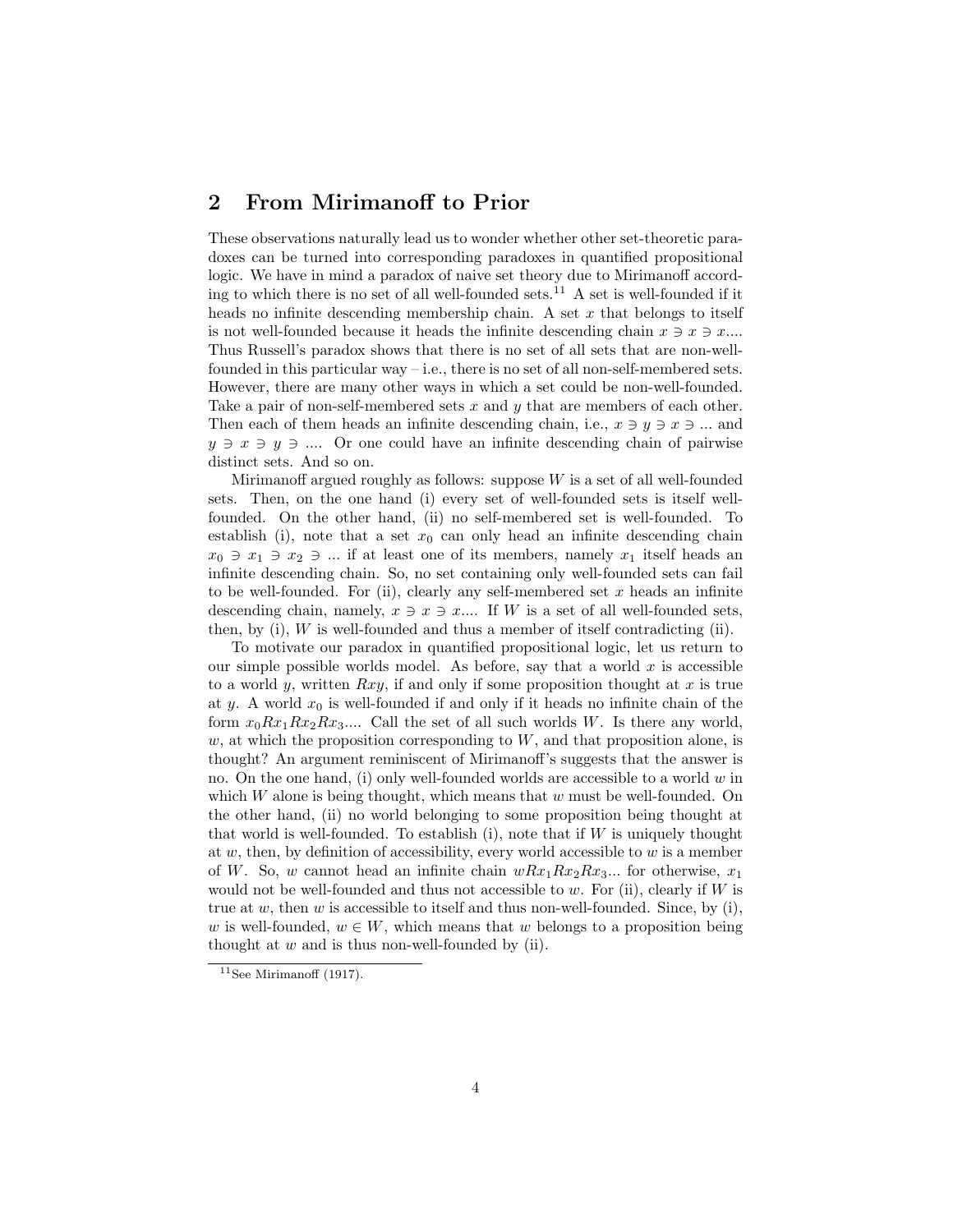#### 3 Another result on the limits of thought

This type of reasoning was thoroughly model-theoretic. However, it turns out that there is a sentence of the limited language of modal quantified propositional logic that is true at exactly the well-founded worlds, and thus one can state in this language that this and only this proposition is being thought.

The language of modal quantified propositional logic is the language that results from quantified propositional logic when we add a modal operator  $\Box$ , which we interpret as "it is metaphysically necessary that." As before, we also include a unary propositional operator Q. The standard model theory for this language takes a model to consist of a set of possible worlds or indexes  $I$ , a relation of relative possibility on I for the interpretation of  $\Box$ , and a function that assigns to each index in  $I$  a set of sets of worlds in  $I$ . This tells us what sets of worlds lie in the interpretation of Q at the world. Incidentally, it is important not to confuse the relation of relative possibility used for the interpretation of  $\Box$  with R, the relation we officially called "accessibility" at the outset. In this setting,  $R$  relates  $w$  and  $w'$  just in case there is some subset  $J$  of  $I$  such that  $J$ belongs to the extension of  $Q$  at  $w$  and  $w'$  is in  $J$ .

Consider the following sentence:

$$
\exists p(p \land \Box(p \rightarrow \exists q(Qq \land \Diamond(p \land q))))
$$

One can show that, in a possible worlds model where the relation of relative possibility is universal, this sentence is true at a world  $w$  if and only if  $w$  heads an infinite chain  $wRw_1Rw_2...$  of members of I. Informally, the sentence says that the world of evaluation,  $w$ , belongs to a set of worlds,  $X$ , such that, given any world  $x$  in  $X$ , there is at least one set Y corresponding to a proposition thought at  $x$ , which is true at some member of  $X$ . In other words,  $w$  belongs to a set of worlds,  $X$ , such that every member of X is related by  $R$  to some other member of  $X$ . Clearly this can only happen if  $w$  belongs to an infinite accessibility chain of the sort described above.<sup>12</sup>

It follows that the following sentence expresses well-foundedness:

$$
(\gamma) \neg \exists p (p \land \Box (p \rightarrow \exists q (Qq \land \Diamond (p \land q))))
$$

Given any model of the sort we considered before, the sentence  $\gamma$  is true at a world if and only if  $w$  is well-founded.

Given our observations from the previous section, it follows that no world in any such model can have  $\gamma$  as the only set in the extension of Q at that world. For  $\gamma$  expresses the proposition corresponding to W and we know that no world is accessible to all and only members of W.

Nothing rests on the details of the model theory we have chosen. We can turn the reasoning from last section into a purely syntactic proof that  $\gamma$  cannot

 $12$ The above reasoning assumes that every world is possible relative to every other world, but the formal derivation of the paradox will only require the principles of S4. To show that the displayed sentence expresses the set of non-well-founded, without the assumption that every world is possible relative to every other world, a more subtle argument is required.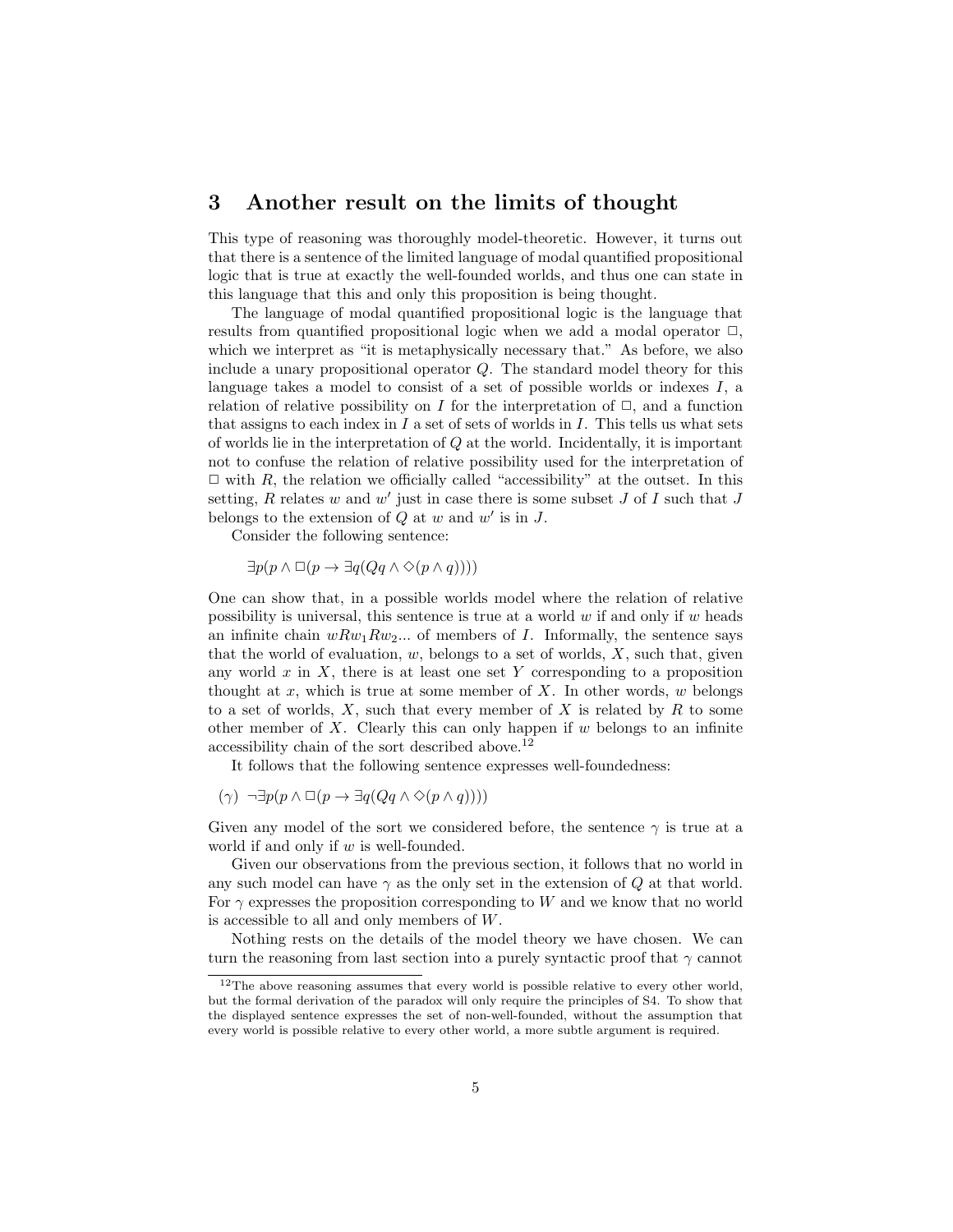be Q uniquely. In particular, the following is a theorem of modal quantified propositional logic with S4.

**Proposition 1.**  $\vdash \neg \forall p(Qp \leftrightarrow p = \gamma)$ 

The proof proceeds by analogy with the steps (i) and (ii) in Mirimanoff's paradox. We firstly wish to prove (i): that if  $p$  corresponds to a set of wellfounded worlds – which we may formalise as  $\Box(p \to \gamma)$  – then any world at which p is Q uniquely is itself well-founded – formalised  $\Box(\forall q(Qq \rightarrow q = p) \rightarrow \gamma)$ :

Lemma 2.  $\vdash \Box (p \to \gamma) \to \Box (\forall q (Qq \to q = p) \to \gamma).$ 

We rely on instances of schema T ( $\phi \to \Diamond \phi$ ) and schema 4 ( $\Diamond \Diamond \phi \to \Diamond \phi$ ). The proof may be found in the appendix.

We then wish to show (ii): that a world  $w$  is well-founded only if it is not accessible to itself. In other words, a world at which  $\gamma$  is true is a world w which does not belong to anything thought at  $w$ . That is, we wish to prove:

Lemma 3.  $\vdash \gamma \rightarrow \forall p(Qp \rightarrow \neg p)$ .

This lemma makes use of schema T. See appendix for proof.

The proof of Proposition 1 is now immediate. On the one hand we can infer from lemma 3 that  $\gamma \to (Q\gamma \to \neg \gamma)$ , and thus that  $(Q\gamma \to \neg \gamma)$  by propositional logic. On the other hand from  $\square(\gamma \rightarrow \gamma)$  and T, we can infer from lemma 2, that  $\forall p(Qp \rightarrow p = \gamma) \rightarrow \gamma$ . So, we have  $\forall p(Qp \rightarrow p = \gamma) \rightarrow \gamma$ , and by universal instantiation that  $\forall p(p = \gamma \rightarrow Qp) \rightarrow Q\gamma$ . But since we have  $(Q\gamma \rightarrow \gamma)$ , we cannot have both directions in the biconditional, and we conclude that  $\neg \forall p(Qp \leftrightarrow p = \gamma)$  by propositional logic.<sup>13</sup>

Much like Prior's proposition,  $\lambda$ , given an agent, we have identified a proposition  $\gamma$ , which is not thought uniquely by the agent on pain of contradiction. But how exactly are the two propositions related? There would be little point to our observation if they proved to be equivalent to each other. However, they are not equivalent: in S4,  $\lambda$  is provable from  $\gamma$ , but the converse fails.

**Proposition 4.**  $\gamma \vdash \forall p(Qp \rightarrow \neg p)$ 

This is an immediate consequence of lemma 3. However, it is not difficult to check that the converse fails:

Proposition 5.  $\forall p (Qp \rightarrow \neg p) \nvdash \gamma$ 

| $^{13}$ In symbols:                                           |                             |
|---------------------------------------------------------------|-----------------------------|
| 1. $Q\gamma \rightarrow \neg \gamma$                          | from lemma 3 by logic       |
| 2. $\forall p(Qp \rightarrow p = \gamma) \rightarrow \gamma$  | from lemma 2 by logic and T |
| 3. $\forall p(p = \gamma \rightarrow Qp) \rightarrow Q\gamma$ | logic                       |
| 4. $\neg \forall p(Qp \leftrightarrow p = \gamma)$            | from 1, 2, and 3 by $logic$ |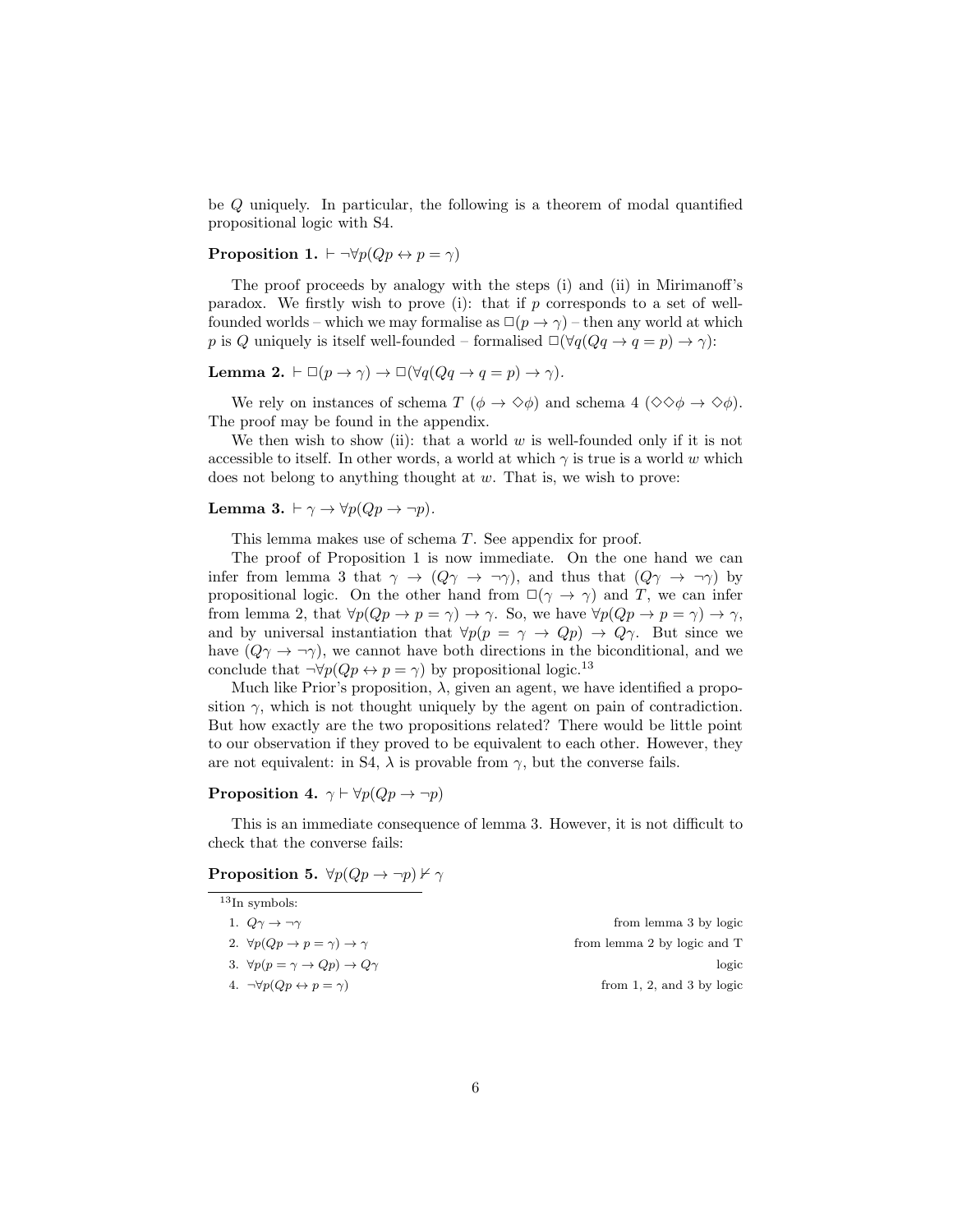Recall that  $\lambda$  is true at worlds that are not accessible to themselves, and thus rules out a very special sort of non-well-foundedness, whilst  $\gamma$  rules out all kinds of non-well-foundedness. If one can find a non-well-founded world that is not of the special, accessible-to-itself, kind then there are worlds at which  $\lambda$  is true but not  $\gamma$ .

It is thus a simple matter to find possible worlds models of the relevant sort where  $\lambda$  but not  $\gamma$  is validated. Take a possible worlds model in which I contains at least two worlds a and b where every world is possible relative to every other world. We can now make each world accessible in the sense of R from the other but not from itself. One way to guarantee this is by stipulating that the extension of Q at a is  $\{\{b\}\}\$  and the extension of Q at b be  $\{\{a\}\}\$ .  $\gamma$  will be false at each a and b, since there is an infinite accessibility chain  $aRbRaRb...$ , but neither of these worlds are accessible to themselves so  $\lambda$  is true at both.

Even if  $\gamma$  and  $\lambda$  are not provably equivalent, one may reasonably wonder whether, given the actual structure of modal reality, they are nevertheless necessarily equivalent. The above model suggests a sufficient condition on modal reality for the non-equivalence of  $\lambda$  and  $\gamma$ : that there are a pair of propositions,  $p_1$  and  $p_2$ , such that it is possible to think  $p_1$  uniquely whilst  $p_2$  is true and  $p_1$ false, and possible to think  $p_2$  uniquely whilst  $p_1$  is true and  $p_2$  false, then it's possible that  $\lambda$  is true and  $\gamma$  false. Indeed, in S5 one can prove the following:

**Proposition 6.**  $\Diamond(\forall q(Qq \leftrightarrow q = p_1) \land p_2 \land \neg p_1) \land \Diamond(\forall q(Qq \leftrightarrow q = p_2) \land p_1 \land \neg p_2)$  $\neg p_2$ )  $\rightarrow \neg \Box(\lambda \rightarrow \gamma)$ 

This suggests that  $\gamma$  and  $\lambda$  are genuinely different and not necessarily equivalent propositions.<sup>14</sup> So, our adaptation of Mirimanoff's paradox to the language of modal quantified propositional logic results in further information on the limits of thought beyond what we learnt from Prior's original observation.

## 4 Appendix

Here we sketch the outline of a proof of lemmas 2 and 3 in modal quantified propositional logic with S4.

We begin with lemma 2, which reads:

$$
\Box(p \to \gamma) \to \Box(\forall q (Qq \to q = p) \to \gamma).
$$

Steps that can be filled in using ordinary quantificational reasoning are omitted. To show our claim it suffices to prove:

$$
(\forall q (Qq \leftrightarrow p = q) \land \neg \gamma) \rightarrow \Diamond (p \land \neg \gamma)
$$

For if this conditional is provable then it is necessary:  $\Box((\forall q(Qq \leftrightarrow p = q) \land \Box)$  $\neg \gamma$ )  $\rightarrow \Diamond (p \land \neg \gamma)$ , and so one can conclude  $\Diamond (\forall q (Qq \leftrightarrow p = q) \land \neg \gamma)$   $\rightarrow$ 

<sup>&</sup>lt;sup>14</sup>It is interesting to note that in some sense,  $\lambda$  is just the demodalisation of  $\gamma$ . If one deletes the modal operators appearing in  $\gamma$  on gets the formula  $\neg \exists p(p \land (p \rightarrow \exists q(Qq \land (p \land q))))$ , which by inspection is logically equivalent to  $\forall p(Qp \rightarrow \neg p)$ . This suggests that in the special case where there is only one possible world, the two paradoxes coincide.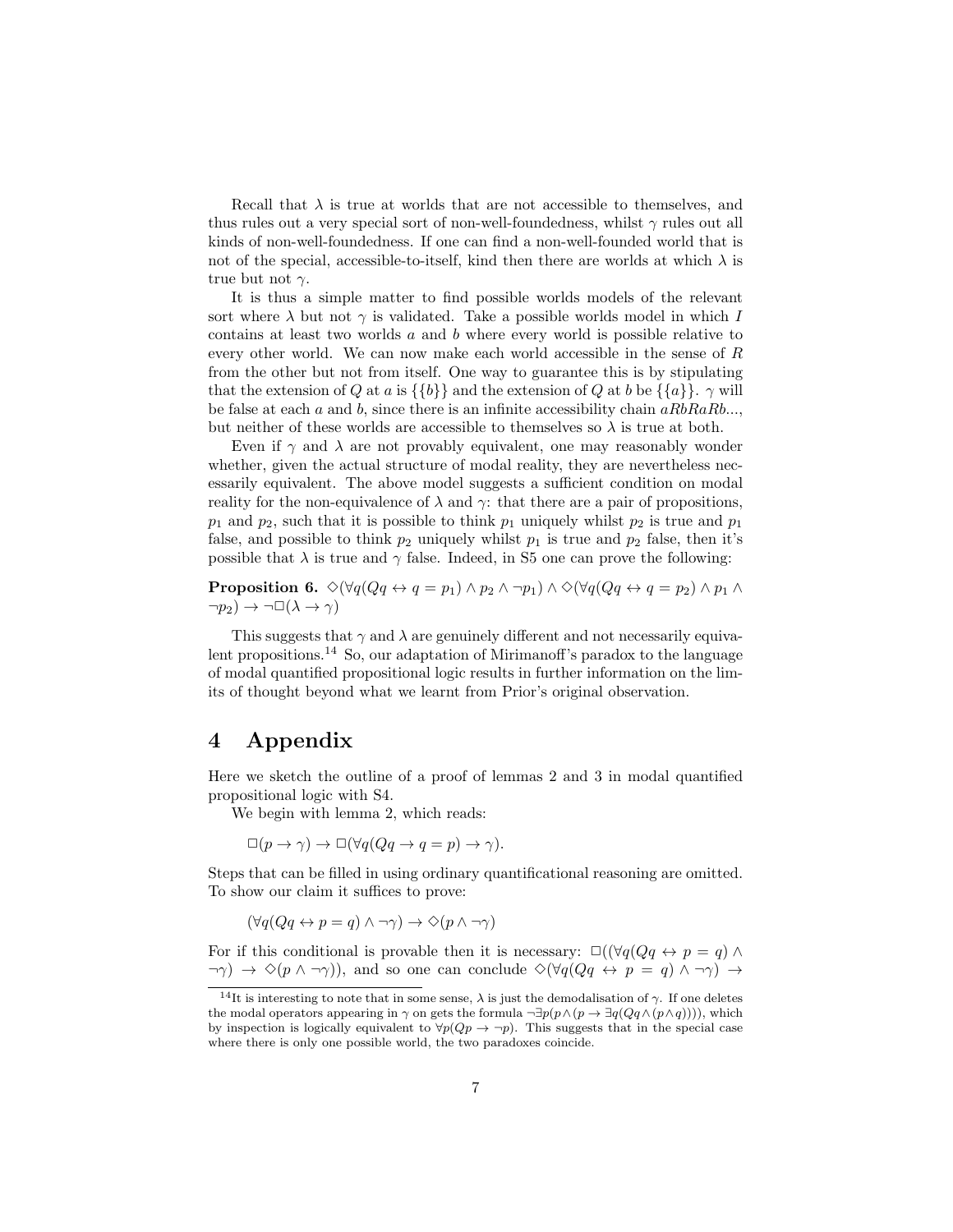$\diamondsuit(p \wedge \neg \gamma)$ , which implies  $\diamondsuit(\forall q(Qq \leftrightarrow p = q) \wedge \neg \gamma) \rightarrow \diamondsuit(p \wedge \neg \gamma)$  in S4. The lemma follows by contraposition and applying duality and the de Morgan laws.

The antecedent amounts to the following two claims:

- 1.  $\forall q(Qq \leftrightarrow p = q)$
- 2.  $\exists r(r \wedge \Box(r \rightarrow \exists q(Qq \wedge \Diamond(r \wedge q))))$

Claim 2 says that some truth,  $r$ , necessitates the claim that something  $Q$  is compossible with r. It follows that in fact, something  $Q$  is compossible with r. Since, by 1,  $p$  is the only  $Q$  proposition, it follows that  $p$  in particular is compossible with r.

3.  $\Diamond (p \land r)$ 

Moreover, given that  $r$  necessitates the claim that something  $Q$  is compossible with  $r$ , it's necessary that it necessitates this claim, by S4:

4.  $□□(r → ∃q(Qq ∧ ∞(r ∧ q)))$ 

Given 3 and 4 we can infer:

5. 
$$
\Diamond (p \land r \land \Box (r \to \exists q (Qq \land \Diamond (r \land q))))
$$

using the inference from  $\Diamond A$  and  $\Box B$  to  $\Diamond (A \land B)$ . Now 5 entails

6. 
$$
\Diamond (p \land \exists r (r \land \Box (r \rightarrow \exists q (Qq \land \Diamond (r \land q))))
$$

using existential generalization, and the fact that we can apply logic inside the scope of  $\Diamond$ . 6 is just the required  $\Diamond(p \land \neg \gamma)$ .

On to now a sketch of a proof of lemma 2:

 $\gamma \to \forall p (Qp \to \neg p).$ 

Firstly note that one can prove, using the T axiom:

1.  $\Box((Qp \land p) \to (Qp \land \Diamond((Qp \land p) \land p)))$ 

Applying existential generalization to  $p$  in the consequent gives us:

2.  $\Box((Qp \land p) \rightarrow \exists q(Qq \land \Diamond((Qp \land p) \land q)))$ 

So by propositional logic:

3. 
$$
(Qp \wedge p) \rightarrow ((Qp \wedge p) \wedge \Box((Qp \wedge p) \rightarrow \exists q(Qq \wedge \Diamond((Qp \wedge p) \wedge q))))
$$

Applying existential generalization in the consequent to  $(Qp \wedge p)$  gives us:

4.  $(Qp \wedge p) \rightarrow \exists r(r \wedge \Box(r \rightarrow \exists q(Qq \wedge \Diamond(r \wedge q))))$ 

Or, equivalently,  $(Qp \wedge p) \rightarrow \neg \gamma$ . Contraposing and generalizing in p we get 5 from which 6 and 7 follow:

- 5.  $\forall p(\gamma \rightarrow \neg (Qp \land p))$
- 6.  $\gamma \to \forall p \neg (Qp \land p)$
- 7.  $\gamma \to \forall p(Qp \to \neg p)$